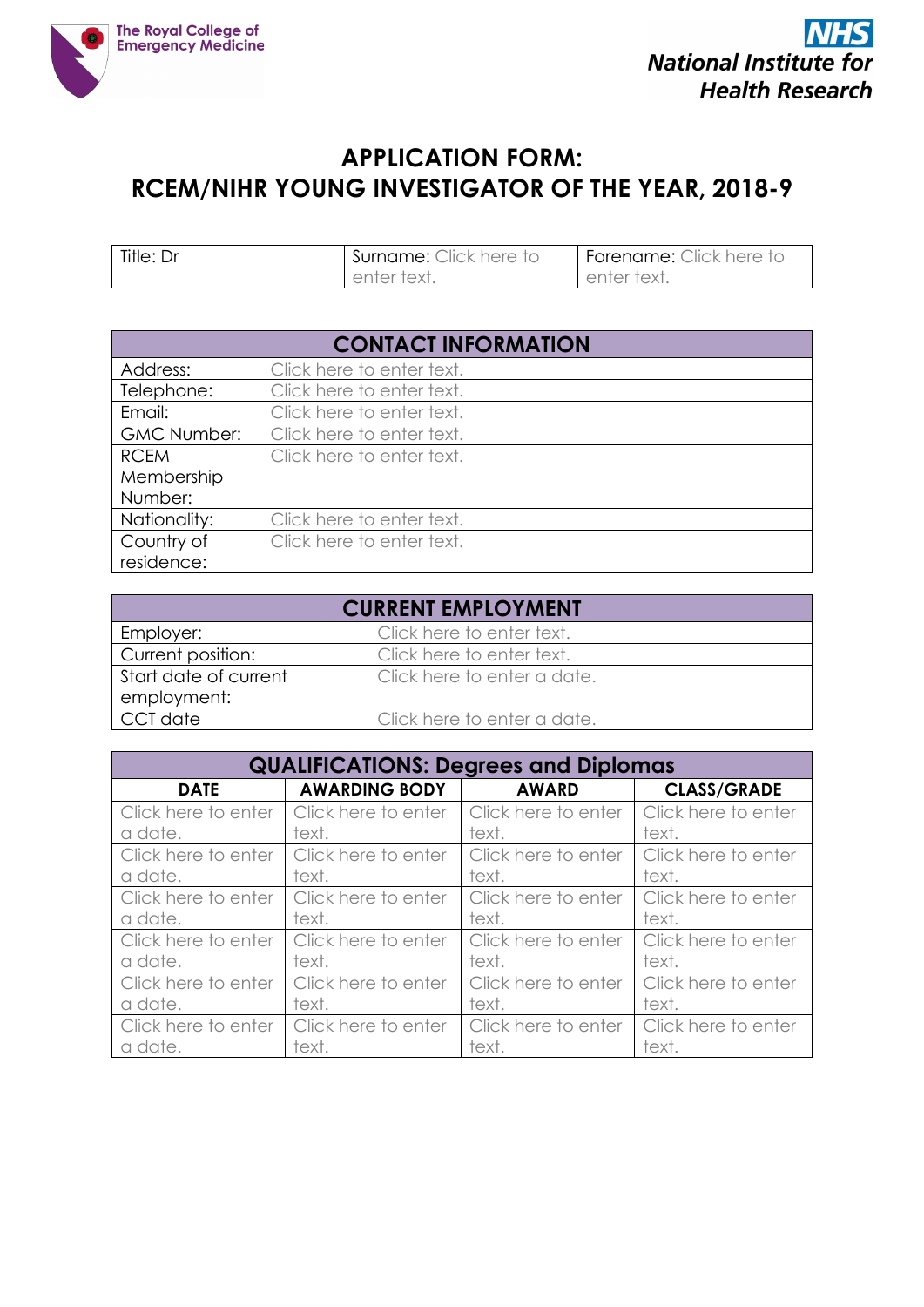



### **RESEARCH EXPERIENCE**

**Please give an account of your experience in research relevant to Emergency Medicine to date (maximum 3,000 characters)**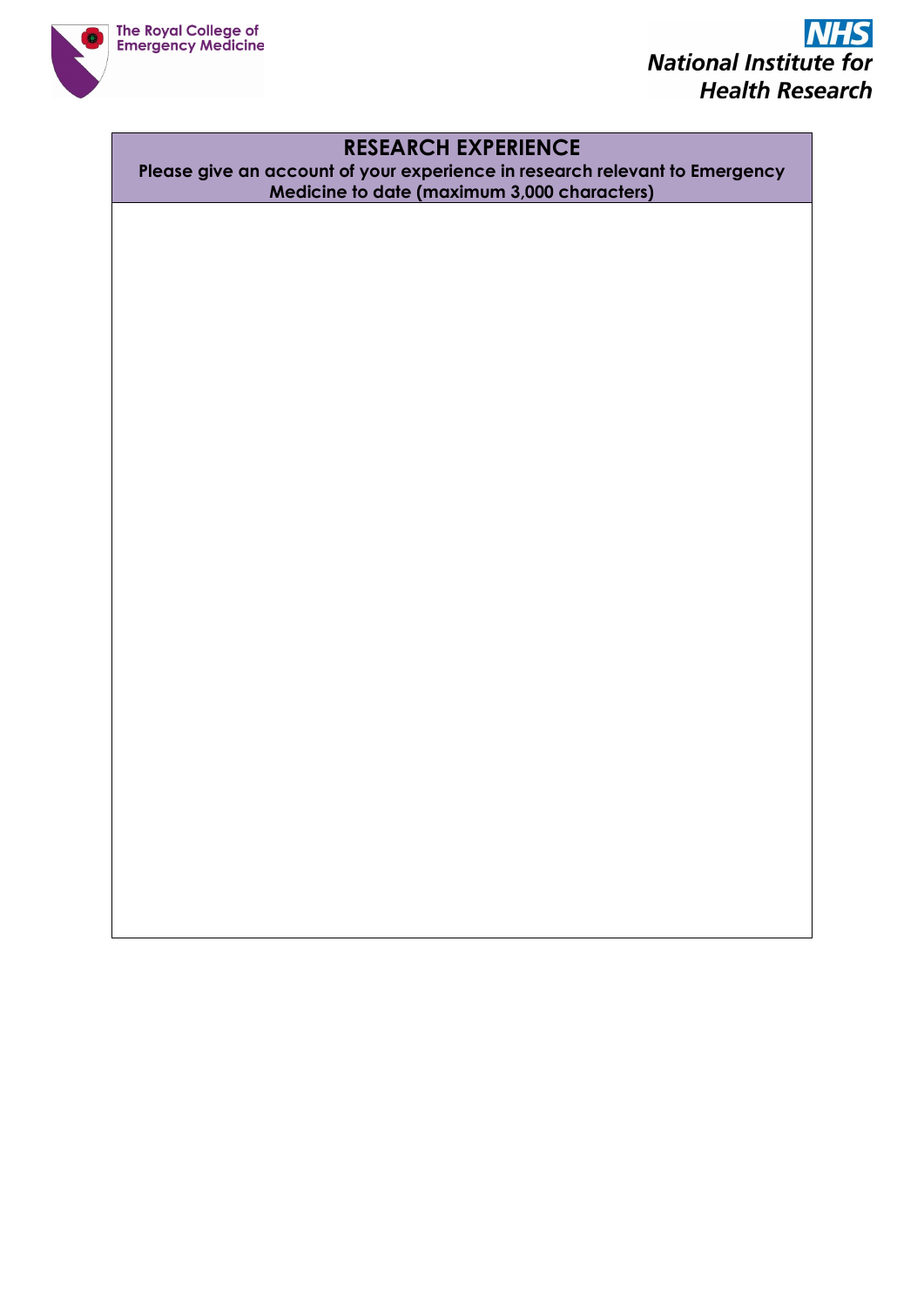

### **ARRANGEMENTS FOR MENTORSHIP**

**Please describe the arrangements for mentorship if your application is successful (maximum 2,000 characters)**

# **CASE FOR SUPPORT**

#### **SUMMARY OF THE PROPOSED RESEARCH Please provide a structured abstract of the proposed research (maximum 2,000 characters)**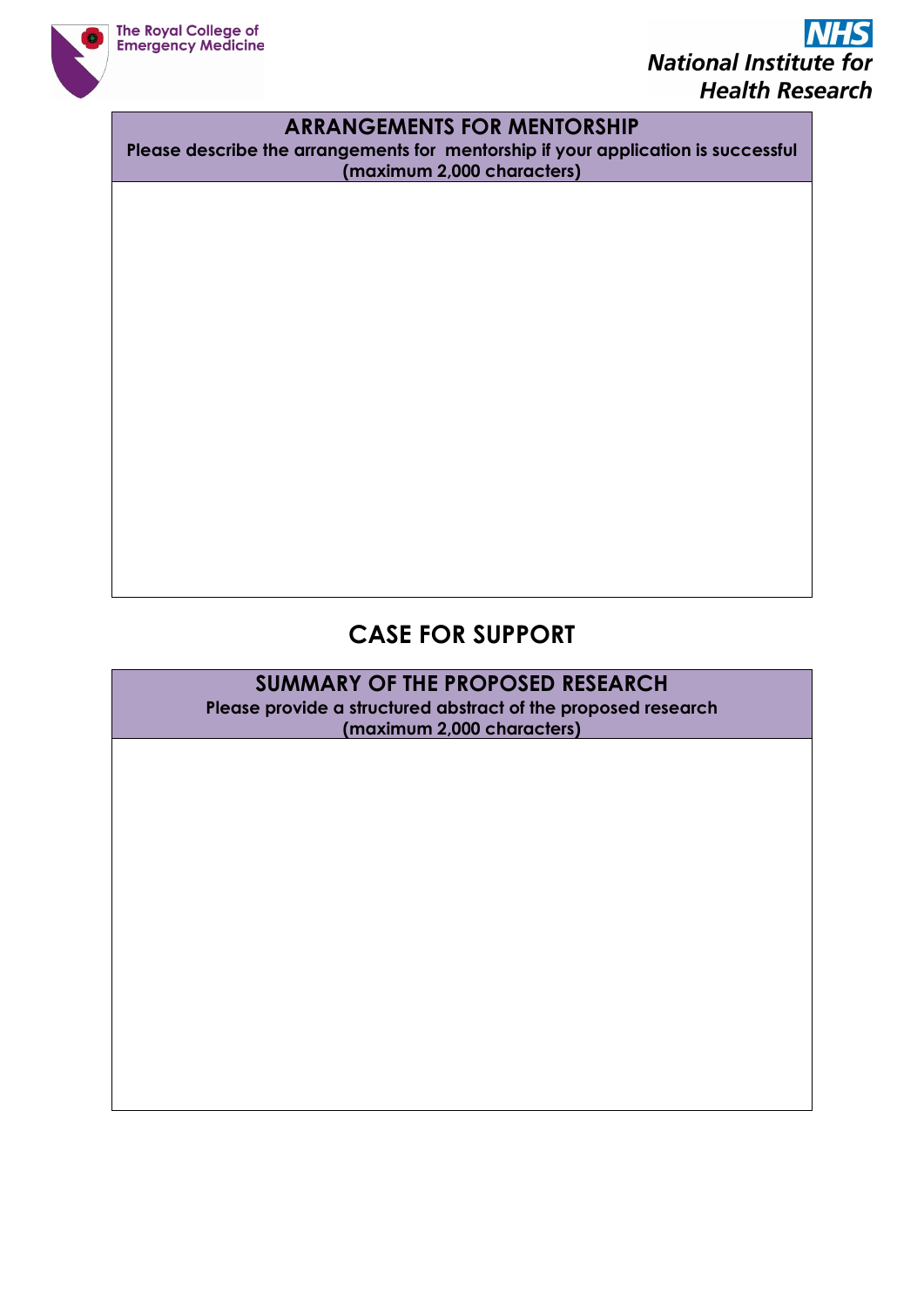

# **BACKGROUND TO THE PROPOSED RESEARCH**

**Please describe the background to your proposed research, including why it is important (maximum 2,000 characters)**

## **OBJECTIVES**

**Please describe the objectives of the proposed research (maximum 500 characters)**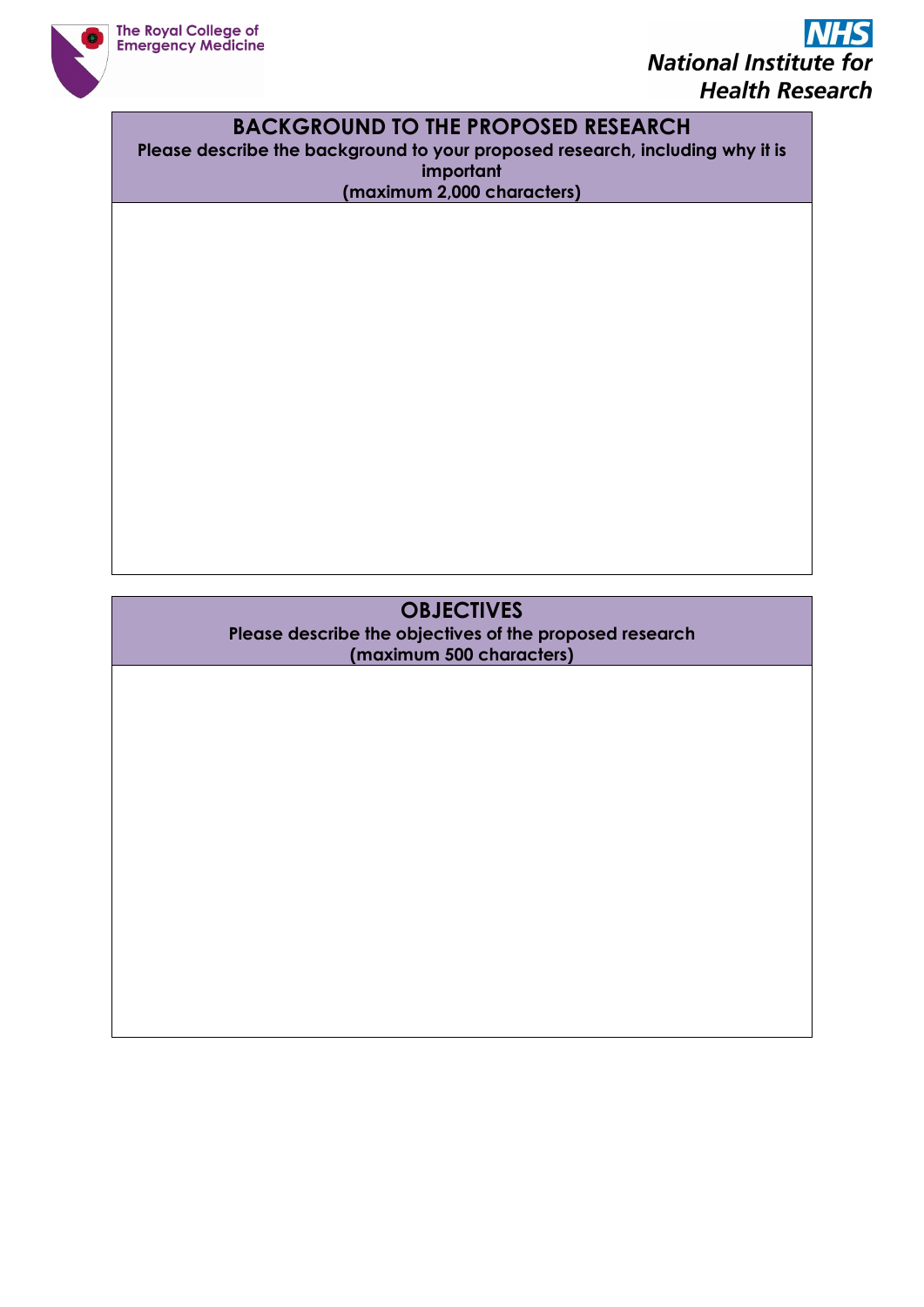

## **METHODS**

**Please provide a structured account of the proposed methodology (maximum 5,000 characters)**